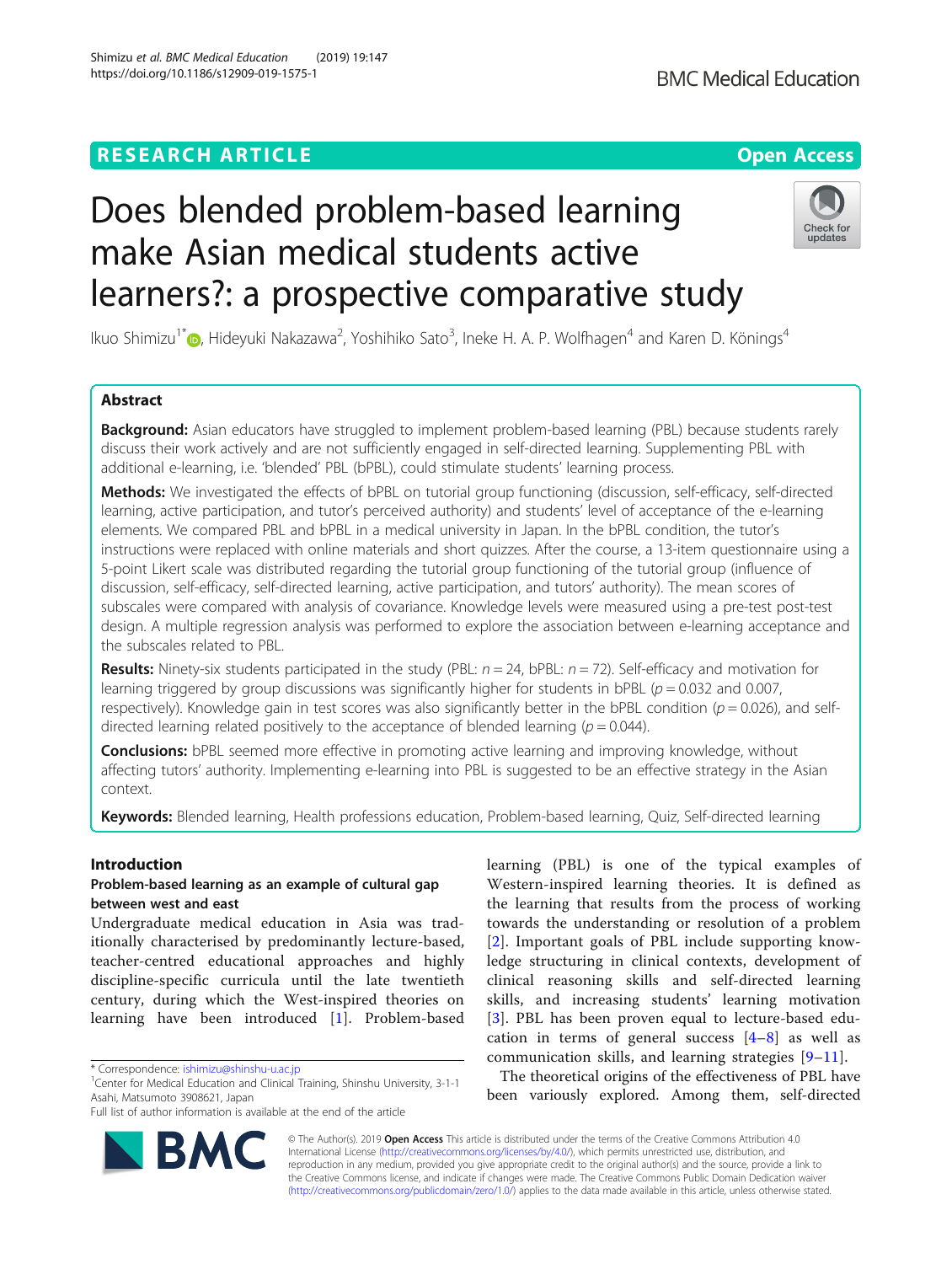learning is one of key learning principles behind PBL [[12\]](#page-7-0). It is the degree to which students metacognitively, motivationally, and behaviourally participate actively in their own learning process [\[13](#page-7-0)]. It refers both to a motivational, volitional component of being willing to engage in learning activities, as well as the ability to do so  $[14]$ . Since the amount of knowledge included in standard clinical performance increased rapidly [\[15](#page-7-0)], health professions have had to practice life-long learning. Therefore, PBL seems to be a more innovative pathway to learning in medical education, and seemed a convenient and obvious choice for educators to adopt [\[16\]](#page-7-0). It has thus been recommended in many countries, including Asia [\[17](#page-7-0)]. However, contrary to studies highlighting the success of PBL in Western countries, Asian medical educators have struggled to implement it [\[18\]](#page-7-0), and Japan is no exception. In Japan, PBL was first incorporated into a curriculum in 1990. It was later suggested that PBL should be implemented in the 'Model Core Curriculum,' which defined the essential core components of the undergraduate medical curriculum in Japan [[19\]](#page-7-0); PBL was the prevalent educational method at 63 (80%) of the 79 Japanese medical schools in 2004 [[20\]](#page-7-0), and 70 in 2016 [\[21\]](#page-7-0). However, in 56 of those schools (80%) the implementation of PBL is considered problematic, mainly because of the high burden it places on faculties [[22\]](#page-7-0). As a result, the latest research revealed that a growing number of faculties are avoiding PBL [[23\]](#page-8-0), underlining the necessity of coming up with solutions for the implementation problems which have arisen.

Several characteristics of Asian students could be relevant in this matter and should be carefully considered when Asian medical schools are planning and preparing to implement PBL. Students are very deferential towards tutors as authority figures [\[19\]](#page-7-0); they fear confrontations with these authority figures and tend to be dependent. There are also vast differences between students' learning attitudes and their prior knowledge, as well as a lack of passion for what they study during PBL [[24\]](#page-8-0). Effective implementation of PBL builds on students' prior knowledge and stimulates self-directed learning. Therefore, a lack of prior knowledge could hinder developing one's own learning objectives in PBL [\[25](#page-8-0)]. Conversely, Asian students are so accustomed to the examination-oriented learning culture that they have difficulty applying their prior knowledge and collaborating with peers [[26](#page-8-0)]. In addition, Asian culture predominantly pivots towards teacher-centred pedagogies. In such a prevalent culture, students gain self-efficacy through certified achievements in examinations, rather than through self-directed activities or peer-review, and thus feel less stimulated to develop self-directed learning skills during PBL sessions [[27](#page-8-0)].

#### Blended learning

Blended learning is defined as a combination of traditional face-to-face and online instruction [[28](#page-8-0)]. Educational technology offers great flexibility in terms of time and place [[29](#page-8-0)–[31\]](#page-8-0) and improves accessibility and opportunities for students to learn regardless of where they are (e.g. campus, hospital, or clinic). The available e-learning materials vary, such as lectures, quizzes, bulletin boards, and online discussion forums. Blended learning has enriched several learning models in various educational strategies, including PBL. Previous studies conducted in the Western context have shown that PBL as a blended learning environment (blended PBL; bPBL) can enhance the satisfaction and self-reliance of participants [[32](#page-8-0)], strengthen students' commitment [[33](#page-8-0)], and reduce tutors' presence [[34](#page-8-0)]. The effectiveness of quizzes has been subject to particular scrutiny. A recent meta-analysis revealed that quizzes significantly improve the objective effectiveness and attractiveness of blended learning [[35](#page-8-0)]. Quizzes strengthen learners' ability to memorise information, which enables easy recall as needed [[36\]](#page-8-0). Feedback on quizzes provides useful information on the correct answers [\[37](#page-8-0)]. Additionally, when students are well prepared for face-to-face meetings, these meetings can be used to a larger extent for active learning [\[38](#page-8-0)]. Furthermore, task experience can work as performance accomplishment and may be a source of self-efficacy [[39](#page-8-0)]. In terms of the practical relevance of blended learning, better accessibility of online educational materials may enable students to engage in self-directed learning.

While it is important to ascertain whether bPBL is an effective approach for Asian medical students, it is also necessary to understand the drivers which motivate users to accept e-learning in bPBL. Among several theories and models of technology acceptance, the technology acceptance model (TAM)  $[40]$  $[40]$  $[40]$  is widely cited in the technology acceptance literature. The TAM explains and predicts user behaviour regarding information technology [[41](#page-8-0)], and provides a basis for tracing how external variables influence perception — particularly perceived usefulness and perceived ease of use — attitude, and intention to use. Some research on e-learning acceptance has been conducted in the context of blended learning [[42](#page-8-0)–[44\]](#page-8-0). For example, learners' perception of the ease of use of blended learning was associated with self-efficacy [[42](#page-8-0)]. This result is especially relevant for bPBL, as PBL is known to cultivate learners' attitude towards self-directed learning [[3\]](#page-7-0), and learners' perceived self-directed learning in PBL is positively correlated with perceived self-efficacy [[45](#page-8-0)]. However, learners' acceptance of e-learning and its effect on bPBL in terms of self-efficacy and self-directed learning as well as discussion activities, active participation, and tutors' authority have not been examined. Therefore, it is as yet unknown which of these variables is associated with Asian students' acceptance when e-learning is implemented in PBL. Our study will therefore address the following three research questions: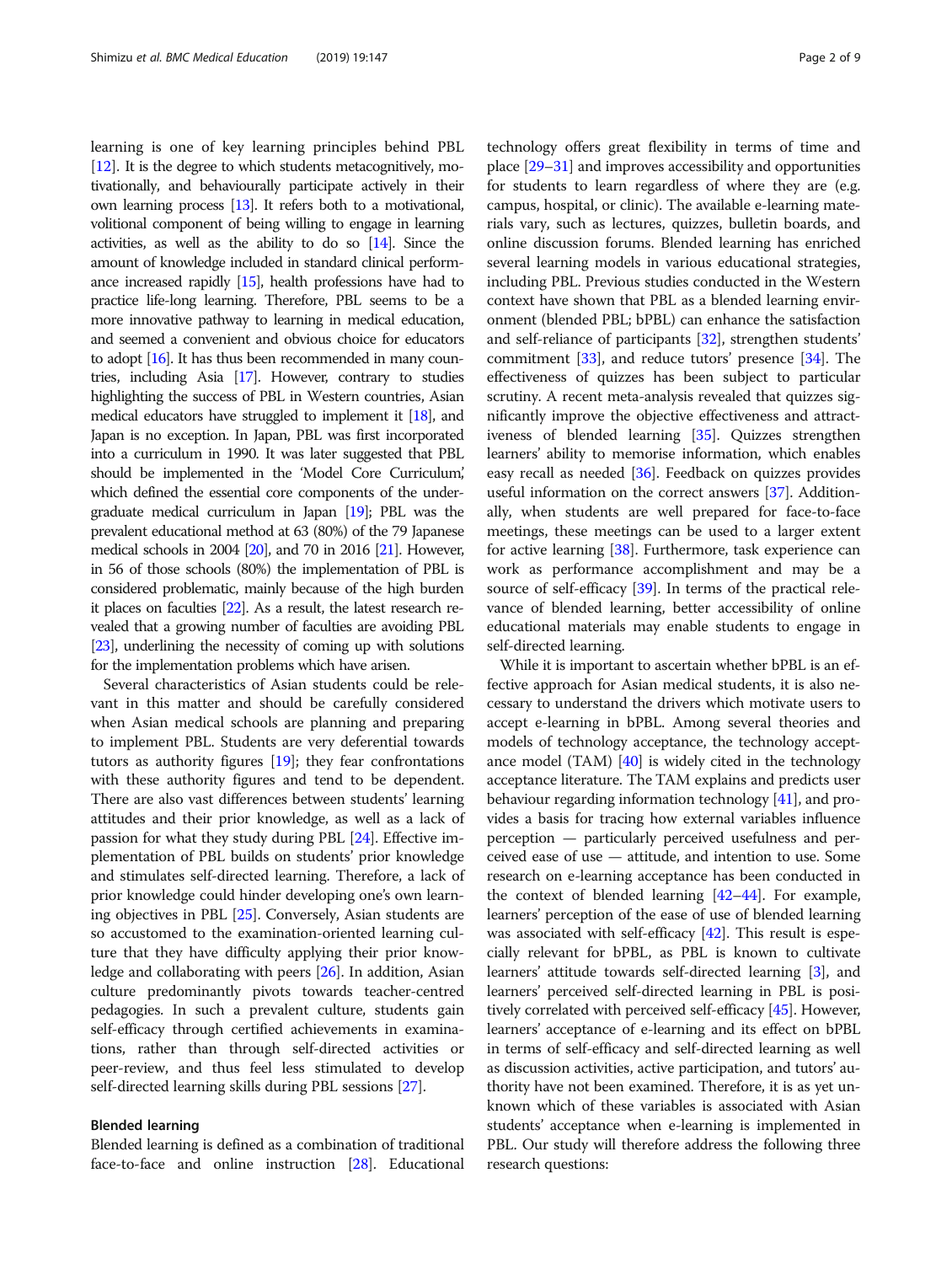- (1) How does bPBL affect students' perceptions of discussion activities, self-efficacy, self-directed learning, active participation, and tutors' authority in tutorial group meetings compared to the original PBL?
- (2) Does bPBL improve Asian students' knowledge gain compared to the original PBL?
- (3) Is students' level of e-learning acceptance of bPBL related to their perceptions of discussion activities, self-efficacy, self-directed learning, active participation, and tutors' authority?

#### Methods

#### Context and participants

The context of this study was the PBL programme during the internal medicine clinical rotation of two subspecialties (haematology and endocrinology) for fourth-year students in the six-year undergraduate medical curriculum at a medical school in central Japan. Every student had taken and passed the national summative assessment examinations, called the Common Achievement Tests (CAT), just before starting their clinical clerkship. It was a set of summative assessments comprising a computer-based test (CBT) and an objective structured clinical examination. The tutorial groups were composed of four to six students based on their CBT scores to minimise the difference of average scores within groups.

The PBL programme was conducted in accordance with the widely applied format, referred to as the "seven-jump approach" [\[46\]](#page-8-0):

- (1) Case presentation: The paper-based case is presented and unknown terms are explained.
- (2) Problem definition: The group defines the fundamental issue.
- (3) Brainstorming: The students collect ideas.
- (4) Formation of hypothesis: The results of the brainstorming are formed into a working hypothesis.
- (5) Defining educational objectives: The students define a detailed agenda to gain a more profound knowledge of the processes forming the crux of the problem.
- (6) Self-study: The students acquire the necessary knowledge by themselves.
- (7) Synthesis: The results are presented within the group and the case is revisited based on the insights achieved.

There were two meetings. The first meeting included steps 1–5 and the second meeting included step 7. Between these meetings, students were expected to conduct self-study (i.e. step 6). In the experimental condition, we implemented the bPBL course. The students who were enrolled in the bPBL condition were expected to use e-learning resources in an online environment, which consisted of self-study lecture modules and short quizzes to supplement usual PBL practice. The e-learning environment was based on the institutional learning management system (LMS)—students receive information on the LMS at their freshman orientation and routinely use it in their regular curricula. The tutors were also trained in how to use the system. During the PBL course, three self-study modules were provided. The purpose of the modules was to provide knowledge and improve students' self-study skills. In order to ensure that students completed the online modules, quizzes related to the learning content were inserted after every few pages in a module. Tutors could check the login information and progress status of students on the LMS. Every module took between 15 to 20 min to complete. Students were expected to spend an average of one hour studying online to prepare for the tutorial meeting. Additionally, the students in the bPBL course could access the online literature resources, which would be in printed versions in the original PBL course.

The students who rotated through departments in October and November 2015 participated in the original PBL condition, and no e-learning module was provided for them. The student groups in the rest of the academic year 2015–2016 participated in the bPBL condition.

Internal medicine specialists participated in the programme as tutors. The same tutors participated in the meetings in both groups. They used the same reference guide for PBL throughout the study [\[46](#page-8-0)], and tried to act in a same manner throughout the study. In order to ensure that equal learning opportunities were provided to all students, the blended materials were open to students in the PBL condition afterwards.

Figure [1](#page-3-0) provides a summary of the context and study design. In the original PBL condition, students would first take a pre-test, then received feedback and guidance at the first meeting. In the self-study phase, some of the study materials were available from a tutor, while online quizzes were not included. Subsequently, after the self-study phase, students share the knowledge they have acquired with their peers during the second meeting. Finally, the post-test and feedback comments on what they learned and discussed were provided by a tutor. In the bPBL condition, tests, results feedback, and guidance were provided online. The self-study materials were also available online.

#### Design and instruments

The research questions were addressed using a quantitative approach. Regarding the first research question, a 13-item questionnaire on tutorial group functioning using a 5-point Likert scale a scale ranging from 1 (totally disagree) to 5 (totally agree) was administered after each of the two tutorial group meetings. The questionnaire contained six subscales: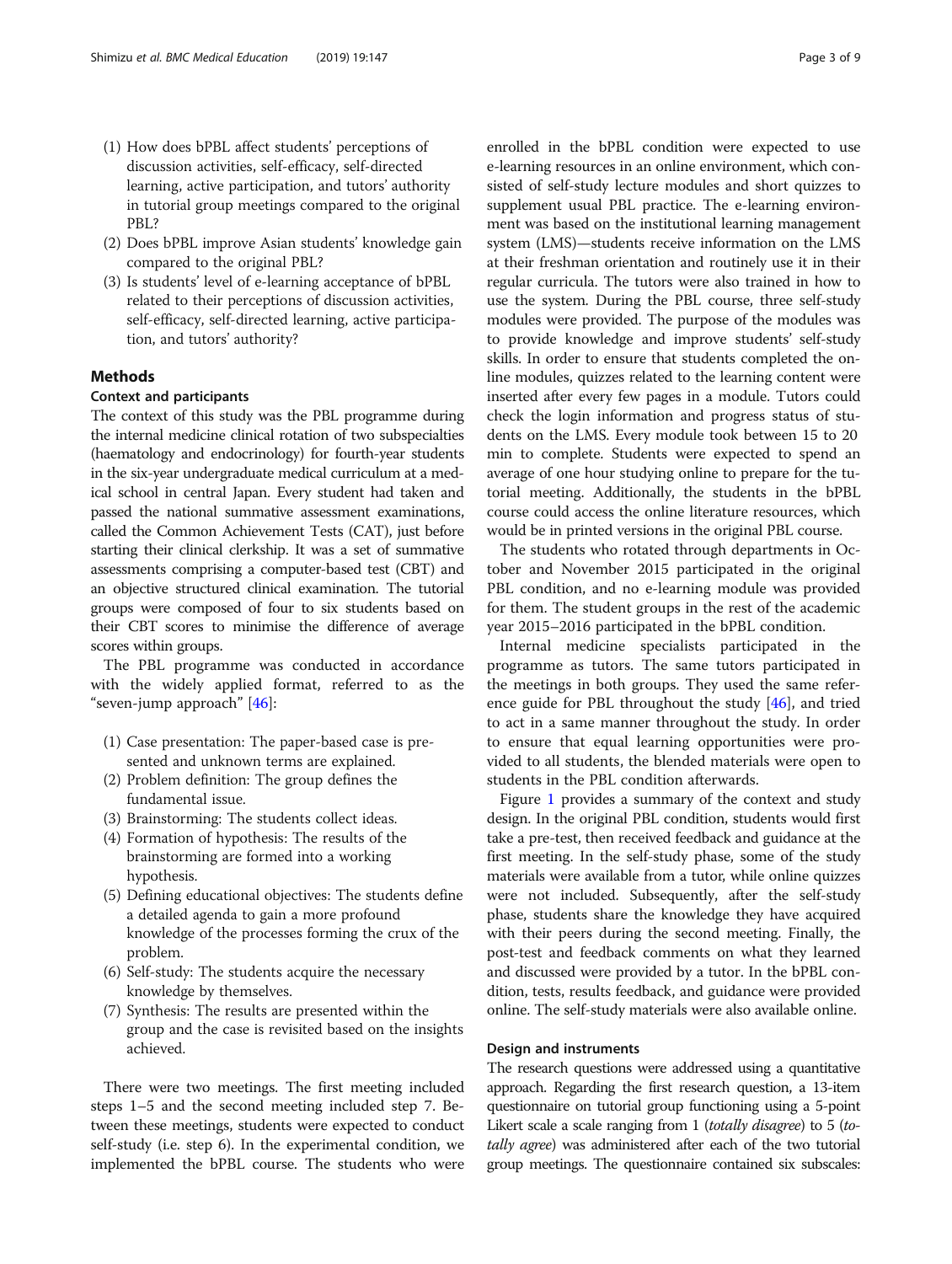<span id="page-3-0"></span>

motivational impact of tutorial group discussions, self-directed learning, self-efficacy during the tutorial, active participation and tutors' authority [\[47](#page-8-0)–[50](#page-8-0)]. As the questionnaire was provided in Japanese, the original English items were translated into Japanese and then back-translated, to confirm the consistency between the original and provided items.

With regard to the second research question, a pre-test and post-test on students' knowledge level were conducted before the first meeting and after the second meeting, respectively. The purpose of these tests was to measure the students' knowledge level and evaluate their progress. Questions in the tests were related to the content of the course and consisted of 10 multiple-choice questions adapted from the past national licence examinations. The fundamental recall of prior knowledge was the focus of the pre-test, while higher cognition, including application and analysis of the case problems, were assessed in the post-test. After answering the tests, students received feedback and a short explanation for each question, either face-to-face or online.

For the third research question, four items which represented four constructs in the TAM (ease of use, usefulness, attitude towards the use, and behavioural intention) [[40\]](#page-8-0) were included in the questionnaire to identify blended learning acceptance. These items were drawn from a previous study on the acceptance of blended learning [[44](#page-8-0)]. Only students who participated in the bPBL condition were asked to answer these items.

#### Analysis

Background characteristics—gender, self-study time, and CAT-CBT—of the two conditions were compared using the chi-square test for gender and the t-test for self-study time and CAT-CBT. The mean scores of each subscale on functioning of the tutorial group (influence of discussion, self-efficacy, self-directed learning, active participation, and tutors' authority) were compared between the original PBL and the bPBL conditions, by conducting analyses of variance (ANOVA). For the second research question, progress in the test scores (the difference between the pre-test and post-test) were compared between the conditions. Regarding the third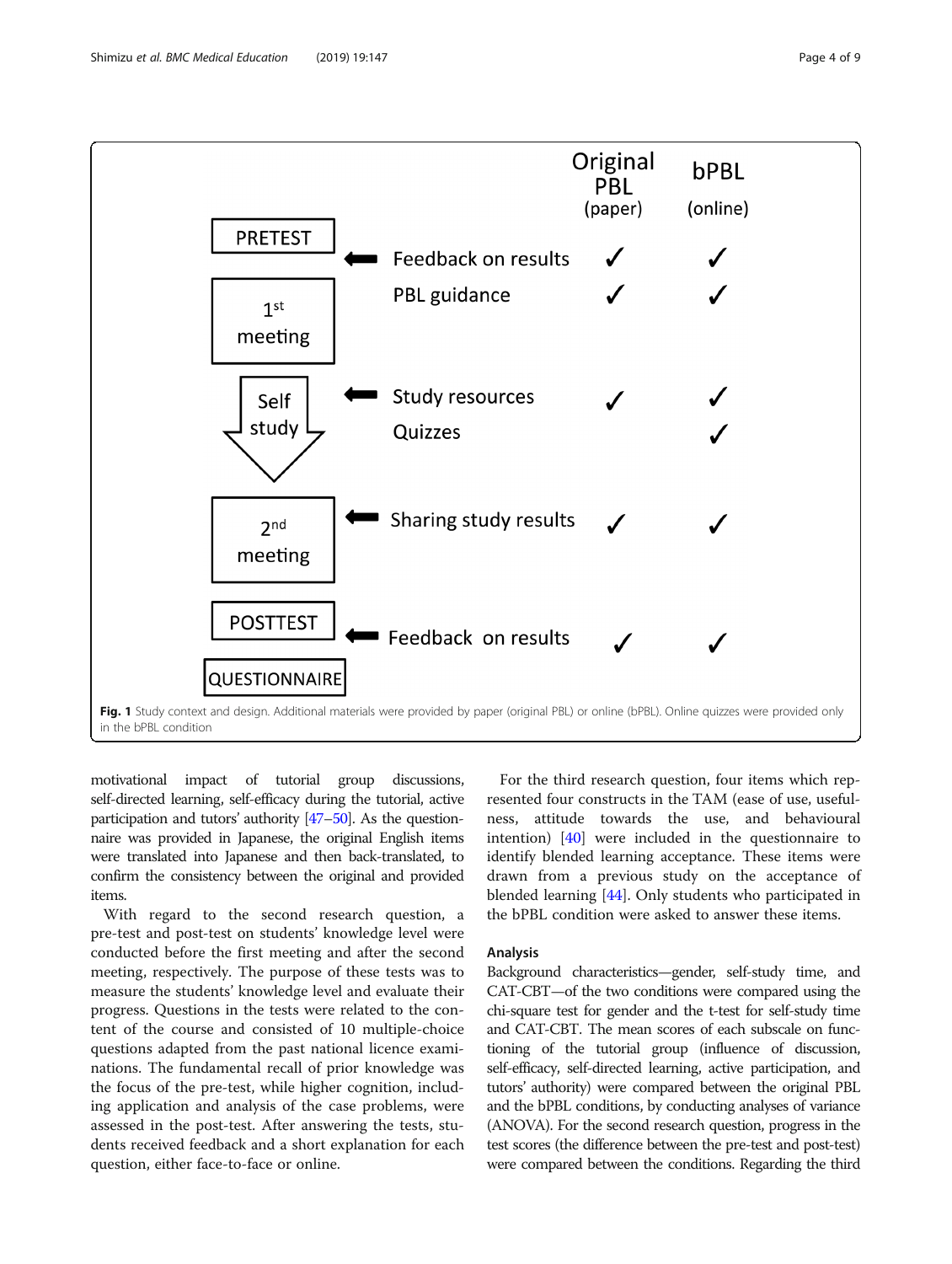research question, a multiple regression analysis was performed to explore the association between e-learning acceptance and the subscales related to PBL (i.e. motivation for learning triggered by group discussions, self-efficacy, self-directed learning, active participation, and tutors' authority), controlled for gender, subspecialty, self-study time, and prior knowledge). A forced entry method was used for covariates, then a stepwise method was used for the subscales related to PBL. As a measure of effect size, we used eta-squared  $(\eta^2)$ , where .01 corresponded to a small effect, .06 to a medium effect, and .14 to a large effect [\[51\]](#page-8-0). The required sample size was estimated between 52 (with large effect size; $\eta^2$  = 0.14) and 128 (with medium effect size;  $\eta^2$  = 0.06), when alpha error and power were set as 0.05 and 0.8, respectively. There was no multicollinearity between the measures used. All analyses were performed using SPSS Statistics 23.0.

#### Results

Ninety-six students consented to participate in this study (PBL:  $n = 24$ , bPBL:  $n = 72$ ). Characteristics of the students are shown in Table 1. Students in these conditions did not differ in terms of gender, self-study time during the rotation, or CAT-CBT scores ( $p > .05$ ); thus, the participants in our conditions were similar on these characteristics.

The Cronbach's alphas for the subscales were: 0.843 (motivation for learning triggered by group discussions), 0.724 (self-efficacy), 0.821 (active participation), 0.829 (tutor's authority), and 0.914 (e-learning acceptance). Thus, their internal consistencies were considered appropriate. Self-directed learning was evaluated with a single item.

#### Comparison between original PBL and bPBL

Results on the comparison of the motivation for learning triggered by group discussions, self-directed learning, self-efficacy, active participation, and tutors' authority are presented in Table [2.](#page-5-0) Scores on the scales motivation for learning and self-efficacy were significantly higher in the bPBL condition than in original PBL condition ( $p =$ 0.032 and 0.007, respectively). Also, self-directed learning in the bPBL tended to be higher ( $p = 0.089$ ). There were no significant differences in terms of active participation or tutors' authority.

The progress in test scores was computed as the difference between pre-test  $(X = 5.792, SD = 2.245$  in original PBL and  $X = 4.994$ ,  $SD = 1.674$  in bPBL) and post-test ( $X = 5.167$ ,  $SD = 2.401$  in original PBL and  $X =$ 5.740,  $SD = 1.861$  in bPBL). Results of the comparison between the conditions revealed that students in the bPBL condition significantly improved on the test score between the pre-test and post-test  $(p = 0.0026)$ , compared to the PBL condition (see Table [2](#page-5-0)).

### Association between e-learning acceptance and PBLrelated subscales

Level of acceptance of e-learning on average was 3. 120  $(SD = 0.912)$ . Multiple regression analysis showed that students' perception of their self-directed learning related positively to the acceptance of blended learning  $(p)$ = 0.044). No relation between technology acceptance and discussion activities, self-efficacy, active participation, or tutor's authority was found (Table [3\)](#page-5-0).

To explore which items of e-learning acceptance were associated with self-directed learning, an additional regression analysis was conducted at item-level. The results (Table [4](#page-6-0)) revealed that the usefulness of e-learning, in particular, was positively related with self-directed learning ( $p = 0.047$ ).

#### **Discussion**

In this study, we clarified three issues in Asian context; (1) the effect of bPBL on students' perceptions of discussion activities, self-efficacy, self-directed learning, active participation, and tutors' authority, (2) students' knowledge gain in bPBL, and (3) students' acceptance of bPBL related to their perceptions of discussion activities, self-efficacy, self-directed learning, active participation, and tutors' authority.

Although several educational methods were developed and implemented successfully in higher education, PBL has proven difficult to implement in Asia. One reason is that an ontological change is necessary for PBL [\[52](#page-8-0)], rather than simply introducing its procedures. While the influence of traditional culture such as Confucianism has been assessed [\[53](#page-8-0)], similar structural problems have also been observed even in Western cultures [[54](#page-8-0)]. In the

|  |  | <b>Table 1</b> Students' characteristics |
|--|--|------------------------------------------|
|  |  |                                          |

|                             | Original PBL $(n = 24)$ | Blended PBL $(n = 72)$ |              | df    |       |
|-----------------------------|-------------------------|------------------------|--------------|-------|-------|
| Gender                      | Male 17                 | Male 53                | $x^2 = 0.07$ |       | 0.791 |
|                             | Female 7                | Female 19              |              |       |       |
| CAT-CBT                     | $M = 56.654$            | $M = 58.039$           | $t = -0.607$ | 33.01 | 0.548 |
|                             | $SD = 10.175$           | $SD = 8.003$           |              |       |       |
| Self-study time (hour/week) | $M = 16.236$            | $M = 16.312$           | $t = -0.036$ | 67.58 | 0.971 |
|                             | $SD = 7.295$            | $SD = 12.298$          |              |       |       |

CAT-CBT Common Achievement Tests – Computer-Based Testing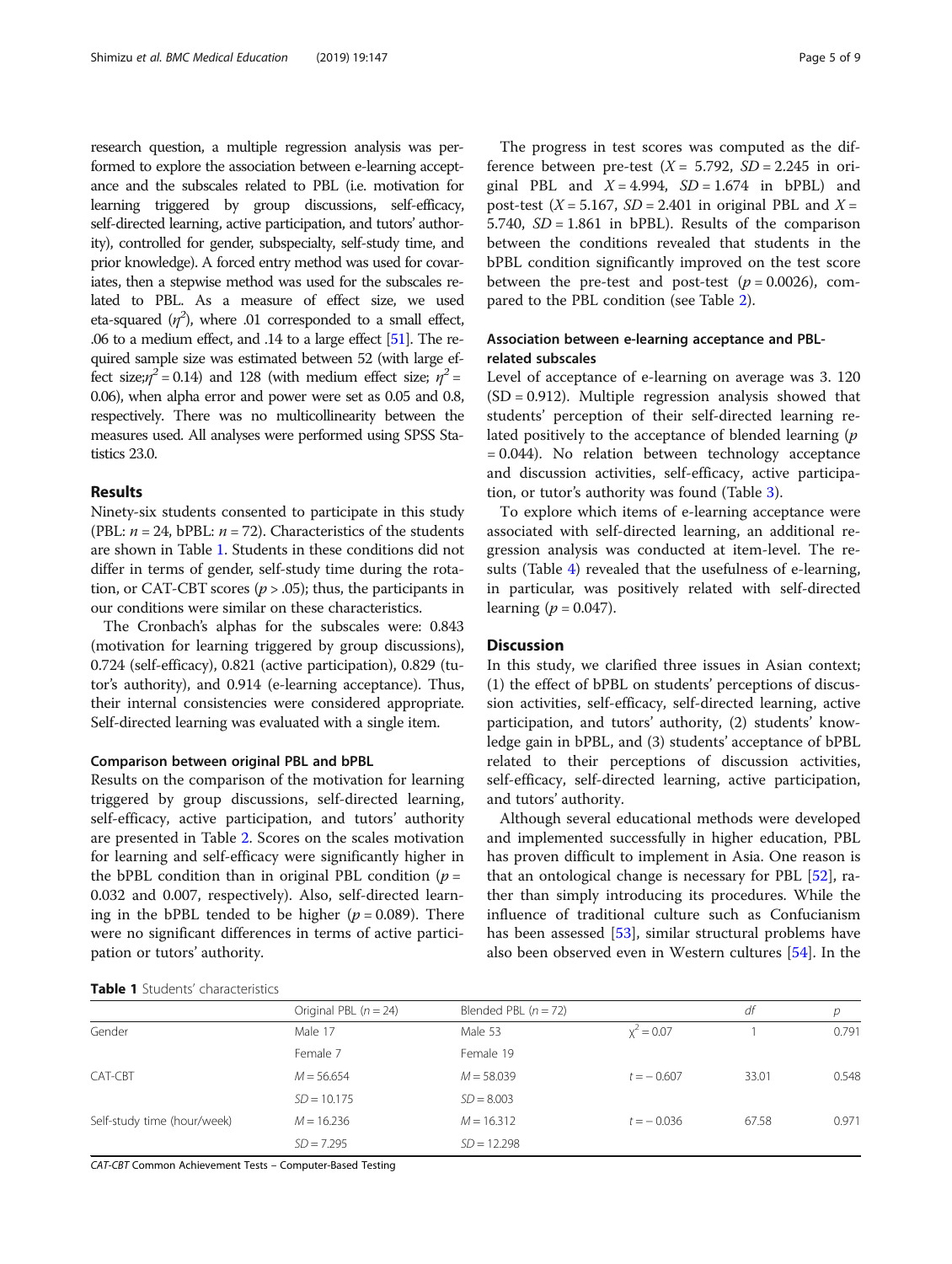|                         | Mean (SD)       |               |          | analysis |       | power |
|-------------------------|-----------------|---------------|----------|----------|-------|-------|
|                         | PBL             | bPBL          | F(1, 90) | D        |       |       |
| Motivation for learning | 3.479 (0.961)   | 3.521 (0.921) | 2.412    | 0.032    | 0.325 | 0.830 |
| Self-directed learning  | 3.049 (0.94)    | 3.104 (0.897) | 2.18     | 0.089    | 0.179 | 0.590 |
| Self-efficacy           | 3.319 (0.515)   | 3.597 (0.641) | 3.026    | 0.007    | 0.405 | 0.935 |
| Active participation    | 3.300(0.64)     | 3.679(0.66)   | 1.306    | 0.247    | 0.314 | 0.654 |
| Tutors' authority       | 3.688 (0.998)   | 3.819 (0.802) | 1.089    | 0.389    | 0.16  | 0.406 |
| Progress in test scores | $-0.625(0.998)$ | 0.755(1.834)  | 2.277    | 0.026    | 0.406 | 0.893 |

<span id="page-5-0"></span>Table 2 Results of analysis comparing PBL and bPBL conditions

present study, instead of intervening in such cultural characteristics, we focused on modifying the PBL programme and attempted to overcome the identified problems such as student participation and engagement by implementing e-learning in the original PBL.

In response to the first research question, which aimed to clarify the effects of adding blended learning elements to PBL on students' perception of the learning process, our results affirm that it improved self-efficacy and motivational impact of tutorial group discussions. These results may be due to the structural improvement of PBL by implementing e-learning. Instruction and assessment with e-learning complemented supportive information by decreasing the need for tutor-support and providing enactive mastery experience, which was essential for self-efficacy [[39](#page-8-0)] and consequently contribute to self-directed learning.

With regard to the second research question on the effects of bPBL on knowledge improvement, the students using bPBL achieved better progress in test scores, without a difference in study time. A possible reason is that we applied quizzes in the e-learning modules. Evidence of the efficacy in the e-learning quizzes may explain this result [[35,](#page-8-0) [36\]](#page-8-0). Another reason might be that quizzes were more popular among East Asian students because the examination-oriented learning culture is predominant in most East Asian societies [\[55](#page-8-0)], and acts as a school or policy reform barriers in most East Asian societies which rely on examination-centred education [\[26](#page-8-0)]. While quizzes are familiar to students, they can also promote the active learning approach [\[38](#page-8-0)]. Therefore, if educators try to design blended learning programmes to

strengthen active learning for students who prefer examination-centred education, it may be effective to take advantage of the benefits of using quizzes. However, further research is required on how examination-centred educators perceive online quizzes.

Furthermore, as the results relating to the third research question show, self-directed learning is positively associated with blended learning acceptance. We cannot draw conclusions about the direction of this effect. Self-directed students might use bPBL better, but it is also possible that a higher degree of acceptance of bPBL improves students' self-directed learning.

While previous research suggested that self-efficacy was a strong predictor of perceived ease of use in e-learning acceptance [[56\]](#page-8-0), it was not associated with blended learning acceptance in this study. This might be explained by the fact that Japanese students take advantage of extensive prior experience with information and communication technology (ICT) [\[57](#page-8-0)]. Park [\[43](#page-8-0)] previously reported similar results on e-learning acceptance due to extensive internet experience among university students in Korea, another Asian country with a rich ICT environment. We observed that the usefulness of bPBL was positively correlated with self-directed learning. Usefulness is a fundamental factor in the success and adoption of an e-learning programme [[58](#page-8-0)]. Teachers should commit to purposefully designing e-learning courses to reduce students' anxiety and to enhance their satisfaction [\[59](#page-8-0)].

In contrast to our expectation, we did not observe any significant change in the perception of the authority of the

Table 3 Results of a multiple regression analysis between blended learning acceptance and PBL-related variables (i.e. influence of discussion, self-efficacy, self-directed learning, active participation, and tutor's authority), controlled for covariates (i.e. gender, prior knowledge, and self-study time)

|                                  | $B(95\% \text{ Cl})$ |                    | SE B  |          |       |  |
|----------------------------------|----------------------|--------------------|-------|----------|-------|--|
| Gender                           | 0.093                | $(-0.417, 0.604)$  | 0.093 | 0.046    | 0.716 |  |
| Prior knowledge (CAT-CBT scores) | 0.093                | $(-0.0417, 0.604)$ | 0.014 | $-0.445$ | 0.716 |  |
| Self-study time                  | $-0.011$             | $(-0.045, 0.012)$  | 0.009 | $-0.445$ | 0.253 |  |
| Self-directed learning           | 0.228                | (0.006, 0.451)     | 0.111 | 0.241    | 0.044 |  |
| $n^2$ $n \leq n$                 |                      |                    |       |          |       |  |

 $R^2 = 0.568$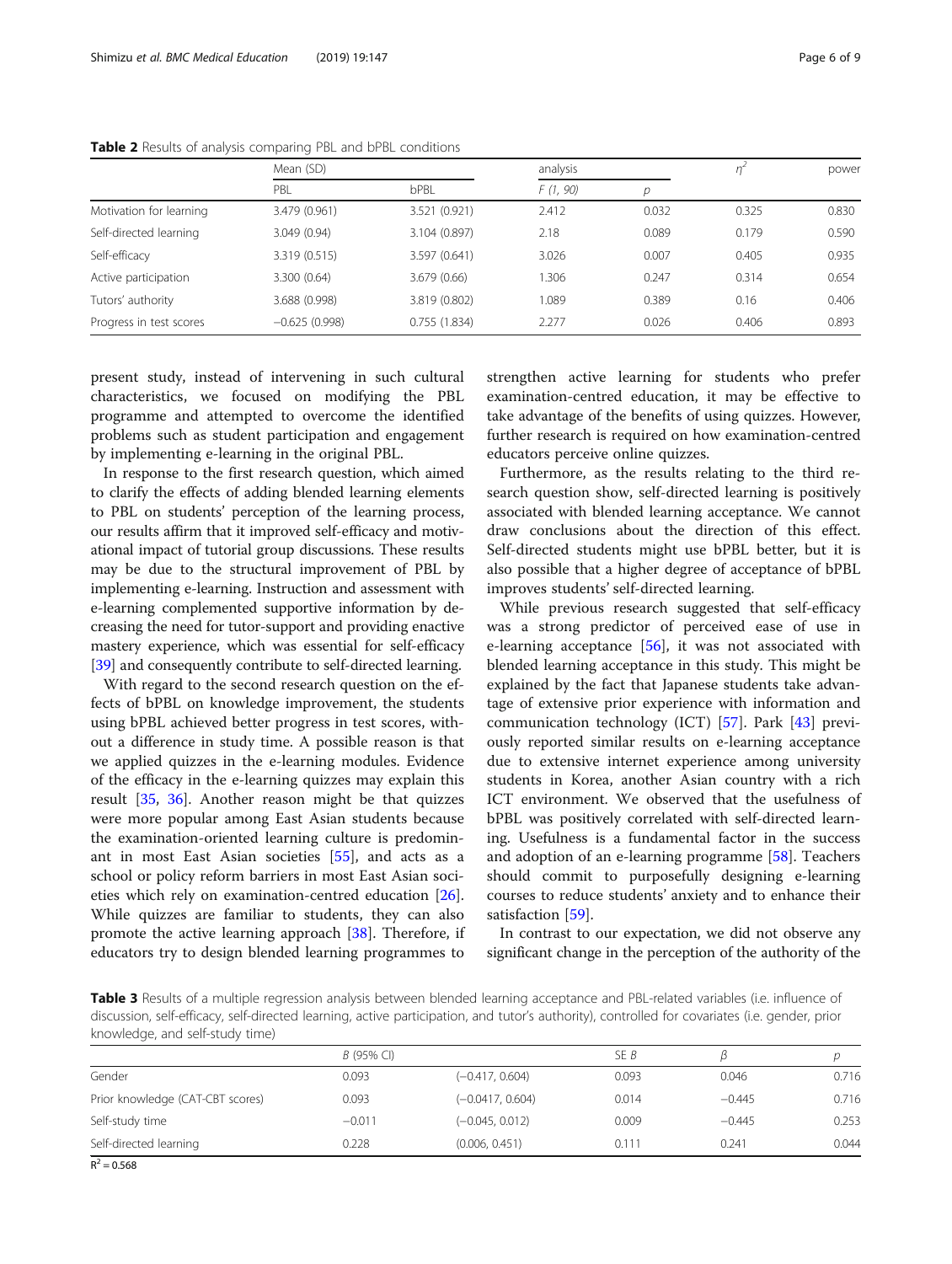|                             | $B(95\% \text{ Cl})$ |                   | SE B  |          |       |
|-----------------------------|----------------------|-------------------|-------|----------|-------|
| <b>Usefulness</b>           | 0.209                | (0.003, 0.415)    | 0.103 | 0.235    | 0.047 |
| Ease of use                 | $-0.256$             | $(-0.551, 0.040)$ | 0.148 | $-0.320$ | 0.656 |
| Attitude towards use        | 0.287                | $(-0.177, 0.751)$ | 0.223 | 0.336    | 0.537 |
| Behavioral intention to use | $-0.110$             | $(-0.526, 0.306)$ | 0.208 | $-0.128$ | 0.706 |

<span id="page-6-0"></span>Table 4 Results of a multiple regression analysis between self-directed learning and blended learning acceptance scale items, controlled for covariates (i.e. gender, prior knowledge, and self-study time)

 $R^2 = 0.470$ 

tutor. Because PBL requires knowledge development grounded in discussion and rational argument rather than authority [\[60\]](#page-8-0), authority has been usually considered a barrier to a suitable PBL environment. Hussain et al. [[61](#page-8-0)] reported that the 'Asian' version of PBL requires greater authority on the part of tutors. However, implementing blended learning in PBL does not reduce perceptions of authority. PBL does not abandon all forms of authority: For example, it is the tutor's role to create a participative, cooperative, reflective, and constructive atmosphere, and there are times when authority is required.

An explanation for our findings is that authority does not always mean authoritarian attitudes [\[62](#page-8-0)]. Weber's model [\[63](#page-8-0)] breaks down authority into three types: traditional, legal-rational, and charismatic. Of these three, what happens in the relationship between the teacher and students in a traditional classroom is traditional authority, because the teacher tries to follow his or her management plan based on cultural or learned behaviour [\[64](#page-8-0)]. In the traditional learning environment, teachers also rely on charismatic authority to maintain a harmonious environment. These notions are also consistent with the belief that Asian students see teachers as authority figures [[50](#page-8-0)]. On the other hand, legal-rational authority is established on the basis of rational values and established rules. In this type of authority, obedience is impersonal rather than individual [\[63\]](#page-8-0). As seen in the observations of a secondary school [\[64\]](#page-8-0), authority generated from technology is legal-rational, because it functions under a rationally developed rule rather than a person, and can thus be associated with student-centred environments rather than teacher-centred ones. The results of our study, thus, might indicate that blended learning supplements legal-rational authority instead of traditional authority, with possibly remaining charismatic authority for harmony during discussions, and enhances students' self-directedness through student-centred learning. In the context of bPBL, more empirical evidence is needed to ensure rigour.

Previously, it has been attempted in Asia to improve knowledge-gaining processes in PBL by implementing a hybrid PBL, which is a combined curriculum of lecture and PBL [[65](#page-8-0)]. However, hybrid PBL is still more or less teacher-centred and does not focus primarily on the development of self-directed learning [\[27\]](#page-8-0). Our blended PBL with online quizzes was successful in retaining authority, while improving students' self-efficacy and their learning motivation due to group discussions. As e-learning and online quizzes were provided by the faculty and functioned rationally, discussion grounded by knowledge from such resources might not diminish authority. Our 'quiz-blended' PBL is thus suitable for Asian learning environments because it can engage students in PBL while maintaining authority, which is essential in the Asian context.

#### Limitations

This study has several limitations. We did a quasi-experimental study and divided groups by rotation schedule. Ideally, it would have been a randomized experimental study. Currently, the possibility of confounding cannot be ruled out. Students differed in their experiences from other rotations and might have communicated with each other about the bPBL, which might have resulted in exchange of additional information. Also, we could not precisely reveal the benefits of blended learning environment because the original PBL did not include quizzes. Furthermore, a benefit of PBL in comparison to traditional learning strategies is its long-term effect [\[11\]](#page-7-0). Since we only evaluated after a short period, we recommend future research to investigate long-term effects of bPBL. For drawing stronger conclusions on our research question, a prospective randomized study design should be conducted.

#### Conclusions

The results of the study revealed that the effectiveness of PBL can be strengthened by combining with e-learning; moreover, students' motivation for learning and self-efficacy improved. Thus, the more students are self-directed learners, the higher is their acceptance of the technology in bPBL.

By adding e-learning elements in PBL, we were able to stimulate knowledge-building in a student-centred way, thus supporting self-efficacy and self-directed learning without diminishing tutors' authority. Therefore, we can conclude that an adjustment strategy of PBL is necessary to adapt it to the Asian context, where greater emphasis has been placed knowledge development grounded in tutors' authority than in discussion and rational argument.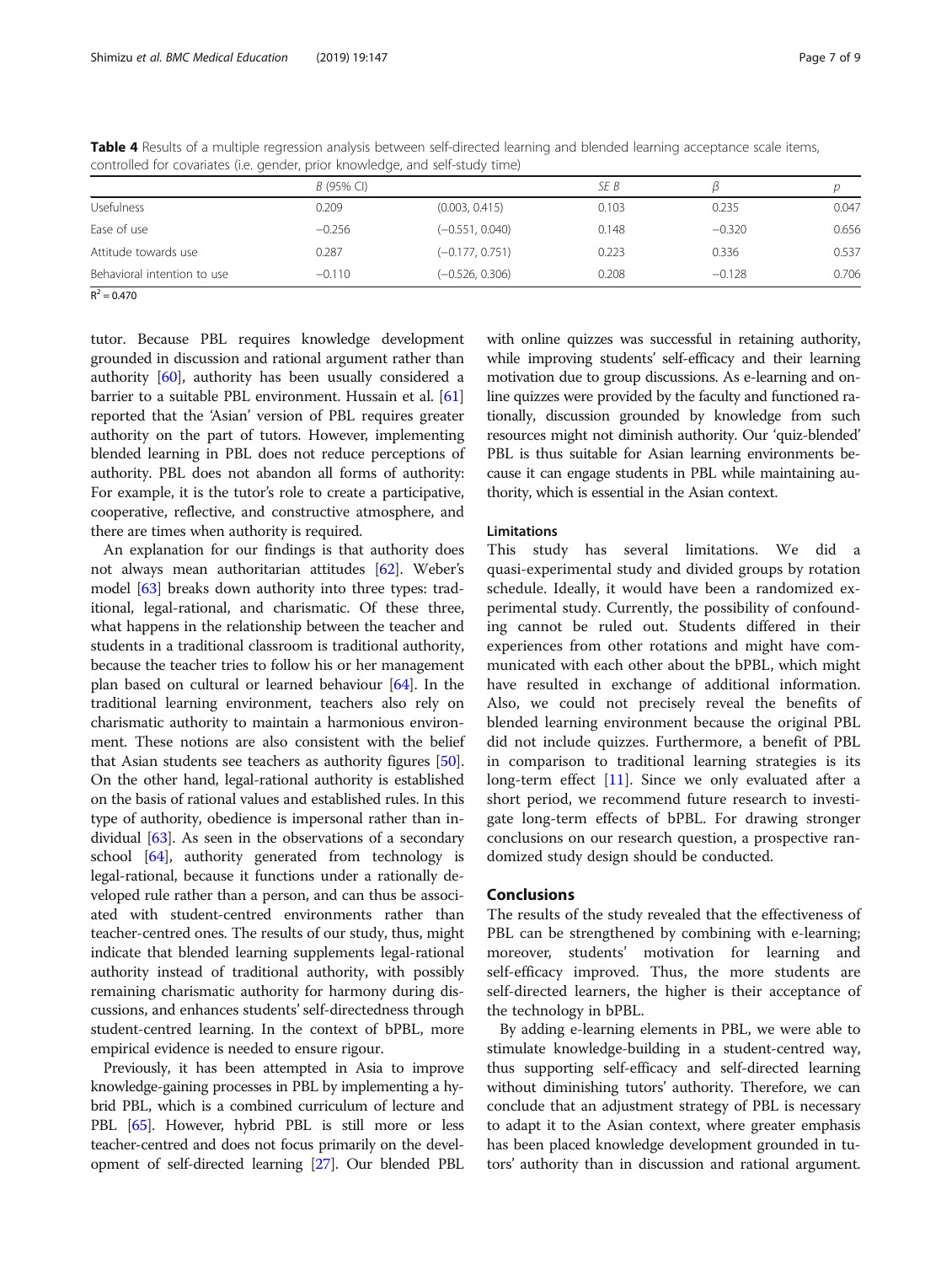### <span id="page-7-0"></span>By further improving the design of bPBL to promote the students' acceptance, this effect could be amplified.

#### **Abbreviations**

ANOVA: Analyses of variance; bPBL: Blended problem-based learning; CAT: Common Achievement Tests; CBT: Computer-based test; ICT: Information and communication technology; LMS: Learning management system; PBL: Problem-based learning; TAM: Technology acceptance model

#### Acknowledgements

We appreciate the institutional e-learning management centre for supporting the implementation and management of the e-learning contents in this research.

#### Funding

This work was supported by the JSPS KAKENHI under Grant #15 K19145.

#### Availability of data and materials

The datasets used and/or analyzed during the current study are available from the corresponding author on reasonable request.

#### Authors' contributions

IS made substantial contributions to: conception and design, acquisition of data, analysis and interpretation of data as well as drafting the document the manuscript. KDK made substantial contributions to: conception and design, analysis and interpretation of data as well as drafting and critically revising the manuscript. IW made substantial contributions to conception and design and participated in the critical revision of the article. HN and YS made substantial contributions to design of the work, acquisition of data, as well as critically revising the manuscript. All the authors approved the final version of the manuscript to be submitted. Each author has participated sufficiently in the work to take public responsibility for appropriate portions of the content and each has agreed to be accountable for all aspects of the work.

#### Authors' information

Ikuo Shimizu is an assistant professor at Center for Medical Education and Clinical Training, Shinshu University, Japan, and a PhD candidate at School of Health Professions Education, Maastricht University, the Netherlands. His research interest is collaborative learning in the Asian context. He holds Master of Health Professions Education at Maastricht University, the **Netherlands** 

Hideyuki Nakazawa is a lecturer at Department of Internal Medicine II, Shinshu University, Japan. His research interest in education is workplace learning at the clinical setting.

Yoshihiko Sato is an associate professor at Department of Internal Medicine IV, Shinshu University, Japan. His research interest in education is lecture strategies and clinical teaching.

Ineke Wolfhagen is an associate professor at Department of Educational Development and Research, Maastricht University, the Netherlands. She has expertise in management, consultancies and workshops on quality assurance and problem-based learning.

Karen D. Könings is an associate professor at Department of Educational Development and Research, Maastricht University, the Netherlands. Her main research interest is participatory design of education, to better account for the different perspectives of students, teachers, and educational designers.

#### Ethics approval and consent to participate

This study was approved by the Institutional Review Board of Shinshu University (#3247).

#### Consent for publication

Not applicable.

#### Competing interests

The authors declare that they have no competing interests.

#### Publisher's Note

Springer Nature remains neutral with regard to jurisdictional claims in published maps and institutional affiliations.

#### Author details

<sup>1</sup> Center for Medical Education and Clinical Training, Shinshu University, 3-1-1 Asahi, Matsumoto 3908621, Japan. <sup>2</sup>Department of Internal Medicine II Shinshu University, 3-1-1 Asahi, Matsumoto 3908621, Japan. <sup>3</sup>Department of Internal Medicine IV, Shinshu University, 3-1-1 Asahi, Matsumoto 3908621, Japan. <sup>4</sup> Department of Educational Development and Research, Faculty of Health, Medicine & Life Sciences, Maastricht University, Universiteitssingel 60, 6229, ER, Maastricht, The Netherlands.

#### Received: 28 December 2018 Accepted: 24 April 2019 Published online: 15 May 2019

#### References

- Örtenblad A, Babur M, Kumari R. Learning in Asia. Asia Pacific J Educ. 2012; 32(2):131–6.
- 2. Barrows HS, Tamblyn R. Problem-based learning: an approach to medical education. New York: Springer; 1980.
- 3. Barrows HS. A taxonomy of problem-based learning methods. Med Educ. 1986;20(6):481–6.
- 4. Albanese M, Mitchell SM. Problem-based learning: A Review of Literature on Its Outcomes and Implementation Issues. Acad Med. 1993;68(1):52–81.
- 5. Vernon DT, Blake RL. Does problem-based learning work? A meta-analysis of evaluative research. Acad Med. 1993;68(7):550–63.
- 6. Enarson C, Cariaga-Lo L. Influence of curriculum type on student performance in the United States medical licensing examination step 1 and step 2 exams: problem-based learning vs. lecture-based curriculum. Med Educ. 2001;35(11):1050–5.
- 7. Michel MC, Bischoff A, Jakobs KH. Comparison of problem-and lecturebased pharmacology teaching. Trends Pharmacol Sci. 2002;23(4):168–70.
- Newman M, Van den BP, Gijbels D, McKendree J, Roberts T, Rolfe I, et al. Responses to the pilot systematic review of problem-based learning. Med Educ. 2004;38(9):921–3.
- 9. Mennin S, Gordan P, Majoor G, Osman HAS. Network: TUFH. Position paper on problem-based learning. Educ Health (Abingdon). 2003;16(1):98–113.
- 10. Lycke KH, Grøttum P, Strømsø HI. Student learning strategies, mental models and learning outcomes in problem-based and traditional curricula in medicine. Med Teach. 2006;28(8):717–22.
- 11. Schmidt HG, Vermeulen L, van der Molen HT. Longterm effects of problembased learning: a comparison of competencies acquired by graduates of a problem-based and a conventional medical school. Med Educ. 2006;40(6): 562–7.
- 12. Dolmans DHJM, De Grave W, Wolfhagen IHAP, Van Der Vleuten CPM. Problem-based learning: future challenges for educational practice and research. Med Educ. 2005;39(7):732–41.
- 13. Zimmerman BJ. A social cognitive view of self-regulated academic learning. J Educ Psychol. 1989;81(3):329.
- 14. Loyens SMM, Magda J, Rikers RMJP. Self-directed learning in problem-based learning and its relationships with self-regulated learning. Educ Psychol Rev. 2008;20(4):411–27.
- 15. Densen P. Challenges and opportunities facing medical education. Trans Am Clin Climatol Assoc. 2011;122:48–58.
- 16. MC-E G. Globalization of problem-based learning (PBL): cross-cultural implications. Kaohsiung J Med Sci. 2008;24(3 Suppl):S14–22.
- 17. Keng Gie EK. A problem-based approach to learning economics: an experiment in Progress at the Ngee Ann Polytechnic. Sing J Educ. 1989; 10(1):60–5.
- 18. Khoo HE. Implementation of problem-based learning in Asian medical schools and students' perceptions of their experience. Med Educ. 2003;37(5): 401–9.
- 19. Ministry of Education, Culture, Sports, science and technology. Model core curriculum in medical education, the 2016 revised version. 2016. Available from: [http://www.mext.go.jp/component/b\\_menu/shingi/toushin/\\_\\_icsFiles/](http://www.mext.go.jp/component/b_menu/shingi/toushin/__icsFiles/afieldfile/2017/06/28/1383961_01.pdf) [afieldfile/2017/06/28/1383961\\_01.pdf](http://www.mext.go.jp/component/b_menu/shingi/toushin/__icsFiles/afieldfile/2017/06/28/1383961_01.pdf).
- 20. Kozu T. Medical education in Japan. Acad Med. 2006;81(12):1069–75.
- 21. Colleges. A of JM. Problem-based learning and team-based learning. In: The current status of medical curriculum in Japan. Tokyo: Association of Japanese Medical colleges; 2016. (in Japanese).
- 22. Tomise N. Problem-based learning. In: Association of Japanese Medical Colleges, editor. Tokyo: White paper on Japanese medical schools of Japan; 2016. (in Japanese).